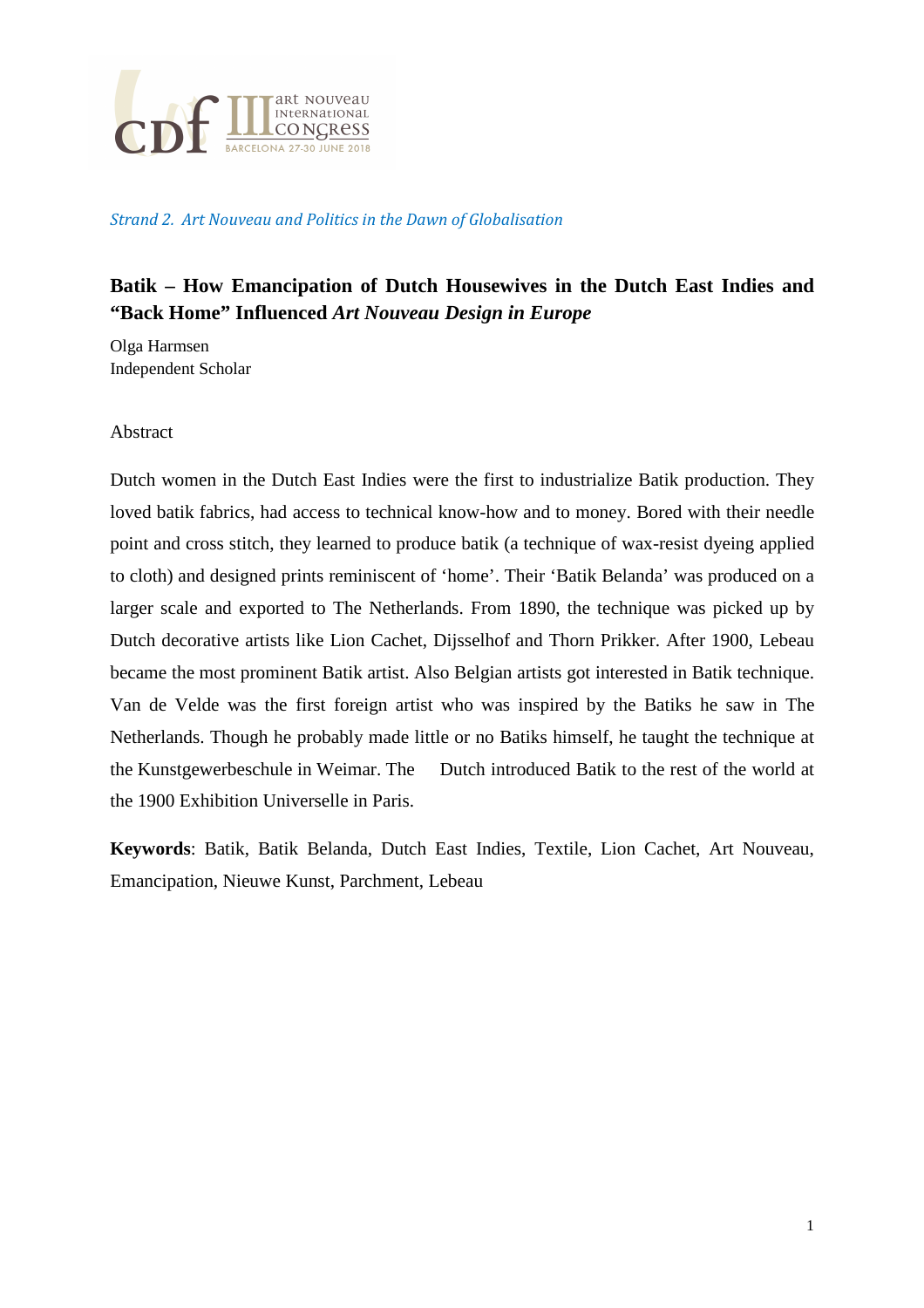

Life in the Dutch East Indies

In 1596 the first Dutch expedition arrived at the East Indies to access spices directly from Asia. When a 400% profit was made on its return, other Dutch expeditions soon followed. Recognizing the potential of the East Indies trade, the Dutch government merged the competing companies into the Dutch East India Company (Vereenigde Oost-Indische Compagnie or  $VOC$ ).<sup>1</sup>

Between 1602 and 1799 the VOC represented Dutch power in the East Indies. Personnel were mostly men, who kept female slaves and concubines. Sometimes, these situations developed into a marriage. Then, the woman's freedom had to be bought and she had to be baptized and given a Christian name. The VOC prohibited that these men who were married to native women (and started families) returned to the Netherlands. After the demise of the company and the establishment of direct rule by the Kingdom of The Netherlands, such interracial relationships continued and a Eurasian society emerged. Sons of Eurasian families were often sent to The Netherlands to study (like Jan Toorop) and tended to remain there. Daughters stayed in the colonies and often married high-ranking VOC officers, giving rise to the Eurasian elite.<sup>2</sup>

For a brief period, from 1811, the British gained control over the East Indies, until Dutch control was restored in  $1816<sup>3</sup>$  In 1817 Sir Thomas Stamford Raffles (1781-1826), who had been Lieutenant-Governor of Java during the short British rule, published the standard work 'History of Java'. In this book Batik is mentioned for the first time in Europe.<sup>4</sup>

When in 1869 the Suez-canal was opened, traveling from The Netherlands to the Dutch East Indies became a lot less dangerous as the journey was shortened from 6-9 months to 4-6 weeks. Women could now accompany their men to the East Indies and the Dutch population in the colony doubled in only a few years time. At that time, it was customary for European women to wear heavy hoop skirts that were tight at the waist; a fashion that quickly turned out to be unsuitable for the climate in the Dutch East Indies. Dutch women soon learned to

<sup>&</sup>lt;sup>1</sup> < https://en.wikipedia.org/wiki/Dutch\_East\_Indies > Consulted on 09/05/2018

<sup>2</sup> Frans LEIDELMEIJER: "Crossing Cultures: The Netherlands and the Dutch East Indies", in *Modern Dutch Design,* The Wolfsonian – Florida International University (Miami Beach), 2016, p. 38-51: 40-41.

<sup>&</sup>lt;sup>3</sup> https://en.wikipedia.org/wiki/John\_Fendall\_Jr. > Consulted 10/05/2018.

 $4 <$ https://en.wikipedia.org/wiki/The History of Java > Consulted on 09/05/2018.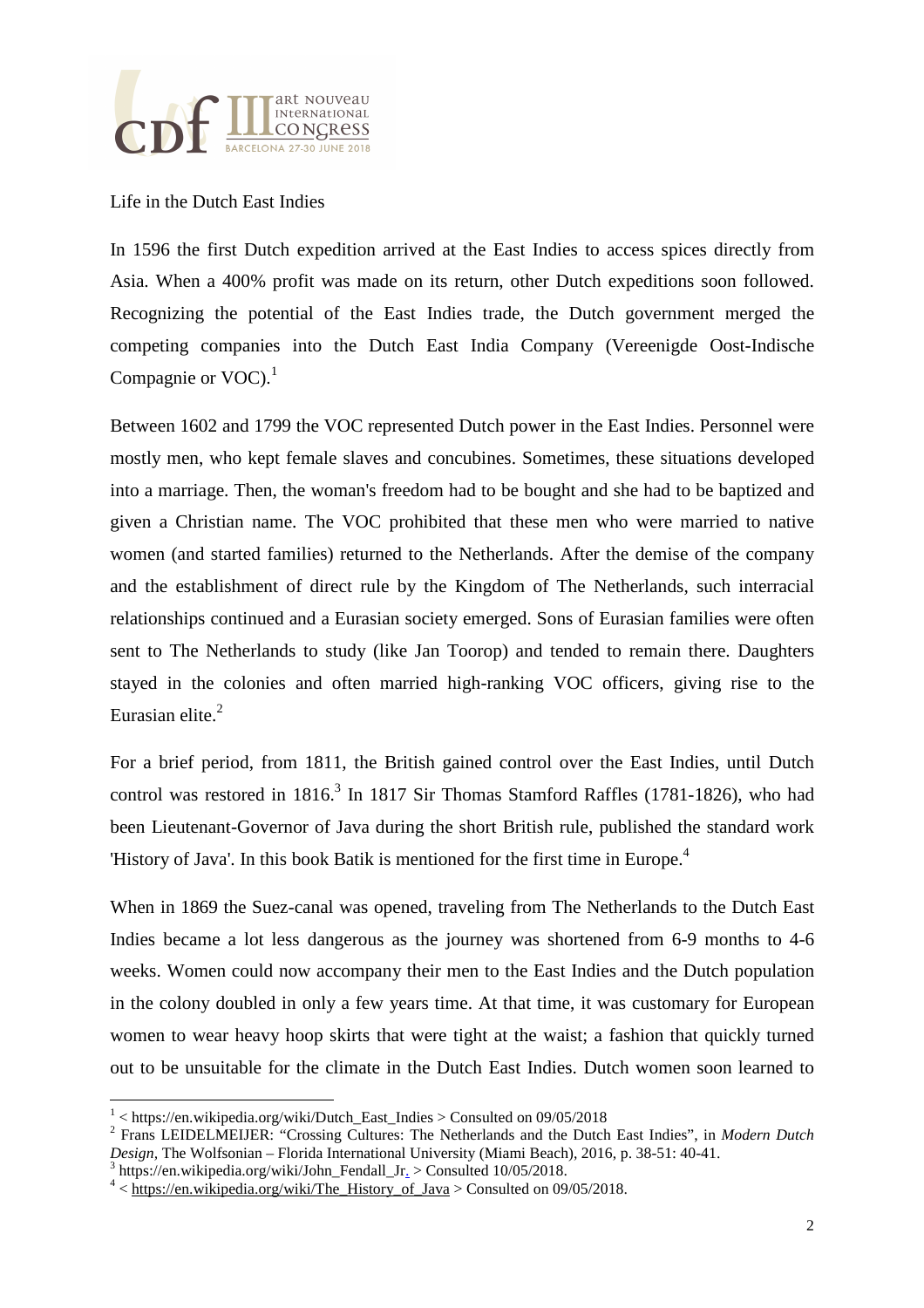

dress like Indonesian women; in sarong and kabaja (length of fabric wrapped around the waist and a white blouse). Inside the home, wearing a sarong kabaja became common. However, on formal occasions they still preferred Western heavy skirts with narrowed waistlines.<sup>5</sup>

#### *Fig. 1*

l

The indigenous motifs and colours of traditional sarongs were too gloomy for the Dutch ladies though. They preferred fresh, clear colours and Western motifs like flowers, birds and butterflies. So the Dutch ladies commissioned batik ateliers to prepare sarongs with 'Western' colours and motifs reminiscent of 'home'.<sup>6</sup> When the Javanese batik ateliers did not anticipate quickly enough to the fast growing demand for batiks with more Western motifs, women who first ordered sarongs at Javanese ateliers started to produce their own. First these Dutch and Eurasian ladies were apprenticed to Javanese crafts women to learn the craft of batik. But slowly these 'hobbies' grew into small batik ateliers. Run by Dutch/Eurasian women but relying on Javanese batik artisans. This is how Batik Belanda (Dutch Batik) emerged: a mix of traditional batik technique and Western colors and motifs, adapted to the taste of a new target group.

There was one more reason why so many new ateliers run by Dutch women emerged: boredom.<sup>7</sup> Dutch and Eurasian women were not allowed to work and looked for hobbies other than cross stitch and needle point. As they were allowed to work from home on behalf of their husbands, a batik atelier was a suitable solution. Besides that, it offered widows some financial security.

The Dutch and Eurasian ladies had the advantage of speaking both languages, knowing their way around in both societies and they had access to the finances to start a workshop. They combined their knowledge of European taste with the Javanese craftsmanship of the batik artisans and gave the batik industry an enormous boost in the period between 1880 and 1940.<sup>8</sup> In order not to lose their Javanese artisans to other batik ateliers, high allowance were often paid to a batik worker on top of her first wage. This amount had to be paid back when the

 $5$  < https://www.modemuze.nl/blog/batik-belanda > Consulted on 09/05/2018.

 $6$  < http://asaloesoel.igv.nl/johanna-christina-caspersz-geboren-burgemeestre/ > Consulted on 10-5-2018.

 $^7$  < https://www.modemuze.nl/blog/batik-belanda > Consulted on 09/05/2018.

 $8$  < https://www.indisch3.nl/2012/07/11/design-in-batik-museum-nusantara/ > Consulted on 10-5-2018.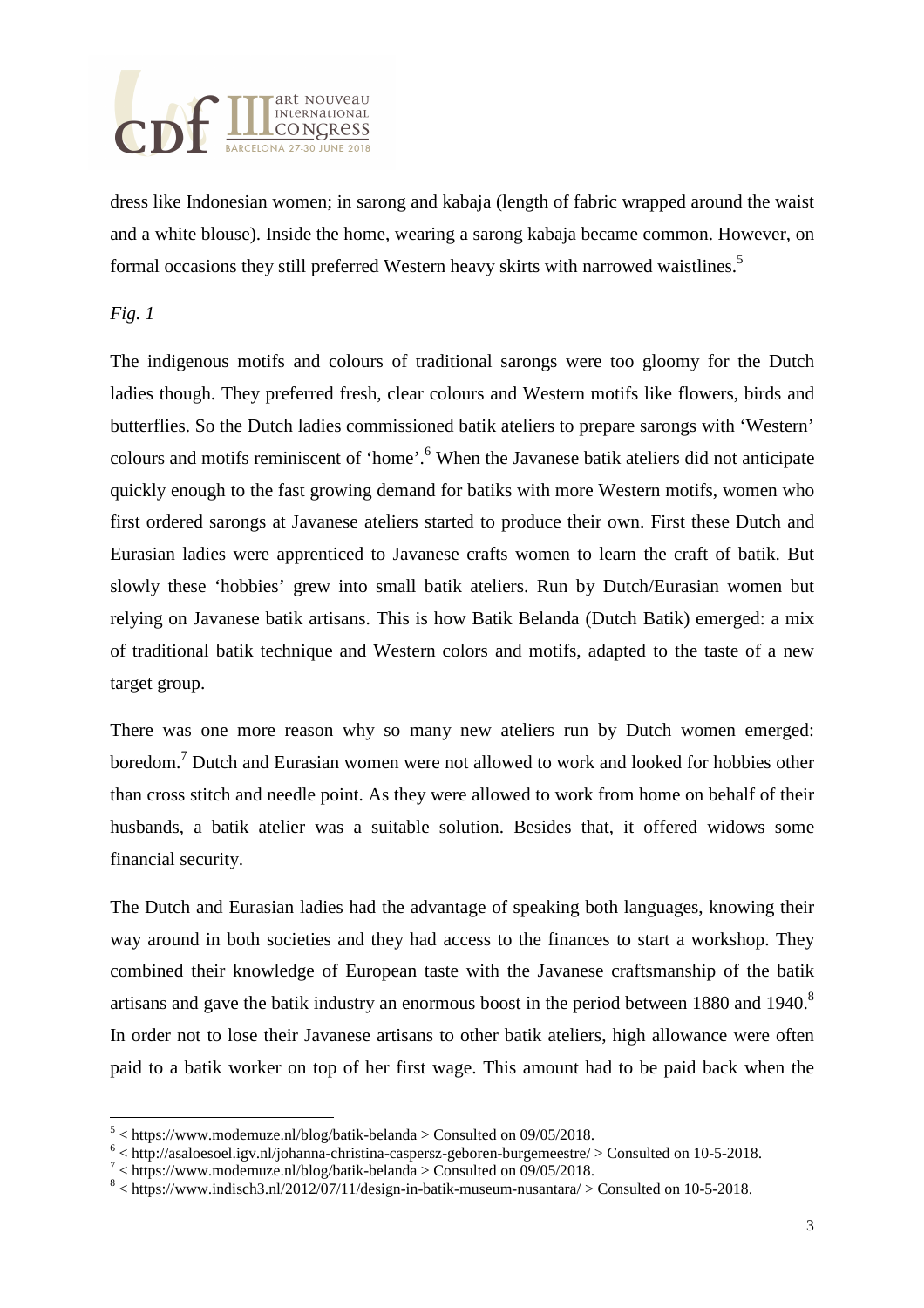

woman wanted to stop or transfer to another atelier. Materials were usually supplied by Arab and Chinese traders.

#### Batik Belanda

l

In 1840, Carolina Josephina von Franquemont (1819-1867) was the first Eurasian woman to start a batik atelier (Batik Prankemon). She designed Javanese as well as European batiks and is considered by many to be the 'mother of Batik Belanda'.

Traditional Javanese batiks are made with the natural colours soga brown and indigo blue; the motifs origin from India and are often geometrical. Batiks from the Northern coast of Java are famous for their mengkudu red colour. In this area, most batik ateliers were run by Indo-Chinese ladies whose sarongs had a different layout than the original Javanese ones. Batik Belanda usually followed that Indo-Chinese lay-out of the sarongs from Northern Java. Contrary to traditional Javanese batiks, less geometric motifs were used and new motifs and colours were introduced. Carolina von Franquemont was not only inspired by Dutch fashion magazines that arrived by boat; she also got inspiration from flower arrangements. Her new motifs included flowers, bouquets, flower baskets, birds, butterflies, insects and other animals. At first these new motifs were combined with Javanese geometrical patterns, but later on her Batik Belanda displayed *only* Western motifs. Von Franquemont's designs were soon followed by other ateliers. The most famous designs she introduced with Batik Belanda were those of the fairytales Snow White, Sleeping Beauty, Cinderella and Little Red Riding Hood; tales, unknown until then in the East-Indies.

New colours introduced with Batik Belanda were red, light blue, green, yellow and orange. First, these new colours were used in combination with traditional colours. Later, those traditional colours gradually disappeared from Batik Belanda. The same happened with the traditional geometric motifs.

During the heydays of Batik Belanda, dozens of ateliers emerged of which a few became really famous throughout the whole archipelago. Well-known names were Catharina Carolina van Oosterom (1811-1878, Batik Panastroman), Lien Metzelaar (ca. 1855-1930)<sup>9</sup> and Eliza

<sup>9</sup> Rudolf G. SMEND & Donald HARPER, *Batik, traditional textiles of Indonesia: from the Rudolf Smend & Donald Harper*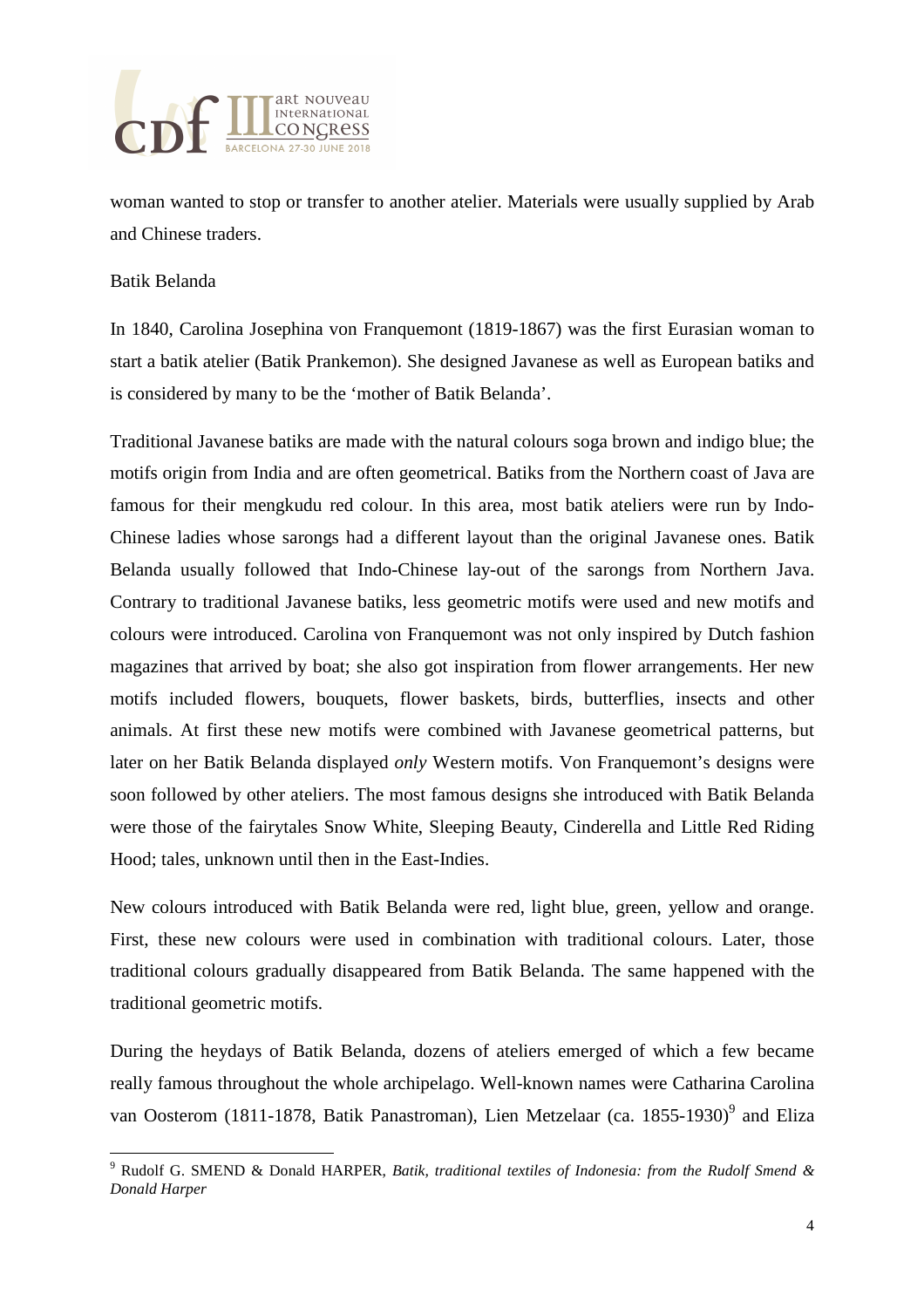

Charlotte van Zuylen (1863-1946, Batik Pansellen), A.J.F. Jans (ca. 1850 - ca. 1920)<sup>10</sup> is the only well-known lady with a Batik Belanda compound of which both parents were Dutch.<sup>11</sup> Besides sarongs, Jans designed folding screens, tablecloths and cushion covers for the colonial household, which would also find their way to consumers in The Netherlands.

Catharina van Oosterom was famous for her blue-green and yellow-brown colours that were very hard to reproduce. She kept her colour recipies a secret. Eliza van Zuylen was famous for her motifs and they were copied quite a lot by other ateliers. To protect her business, she started signing her sarongs. When Jugendstil was 'en vogue' between 1890 and 1910, Van Zuylen created sarongs with Jugendstil designs as well. Her inspiration came from Dutch fashion magazines, postcards, poetry- album pictures, wallpaper and printed fabrics she received from The Netherlands.<sup>12</sup> Van Zuylen's modern designs were immediately popular.

It was quite difficult to set up a batik workshop without the help of third parties. Mrs. Franquemont received her materials (cotton, wax, wax-pens (cantings) and colouring-agents) from Arabic and Chinese traders who supplied the traditional workshops as well. In exchange, these traders got to buy her batiks once they were finished at special prices, of which the costs for the materials were already deducted. The batiks would then be sold in big cities, such as Semarang, Yogyakarta and Batavia. But they were exported to Singapore and The Netherlands as well. $^{13}$ 

Batiks also ended up in The Netherlands when Dutch families returned after a few years in the Dutch East-Indies, or when they were sent as a gift to relatives 'back home'. But most importantly, they were collected by people who truly appreciated them for their esthetic qualities. Some Dutch ladies who stayed in the Dutch East Indies at the end of the nineteenth century, spent large amounts of money on batik of superior quality. They considered these pieces of cloth to be valuable collector's items to be handed down from mother to daughter.<sup>14</sup>

 $\overline{a}$ 

<sup>10</sup> Rudolf G. SMEND & Donald HARPER, *Batik…,* p. 14.

<sup>11</sup> Louise RAHARDJO: "Batik Belanda, Vrouwen aan het hoofd in Nederlands-Indië", *Kostuum,* 2013, p. 38-53.

<sup>12</sup> M.J. de RAADT-APELL, *De batikkerij Van Zuylen te Pekalongan,* Zutphen, Uitgeverij Terra, 1980, p. 35.

<sup>13</sup> Louise RAHARDJO: "Batik… ", *Kostuum,* 2013, p. 38-53: 41

<sup>14</sup> Mechteld de BOIS (ed.): *C.A. Lion Cachet 1864-1945* (exhibition catalogue, Drents Museum Assen and Museum Boymans-14 van Beuningen Rotterdam, 1994, Museum, Assen, 1994, p. 29.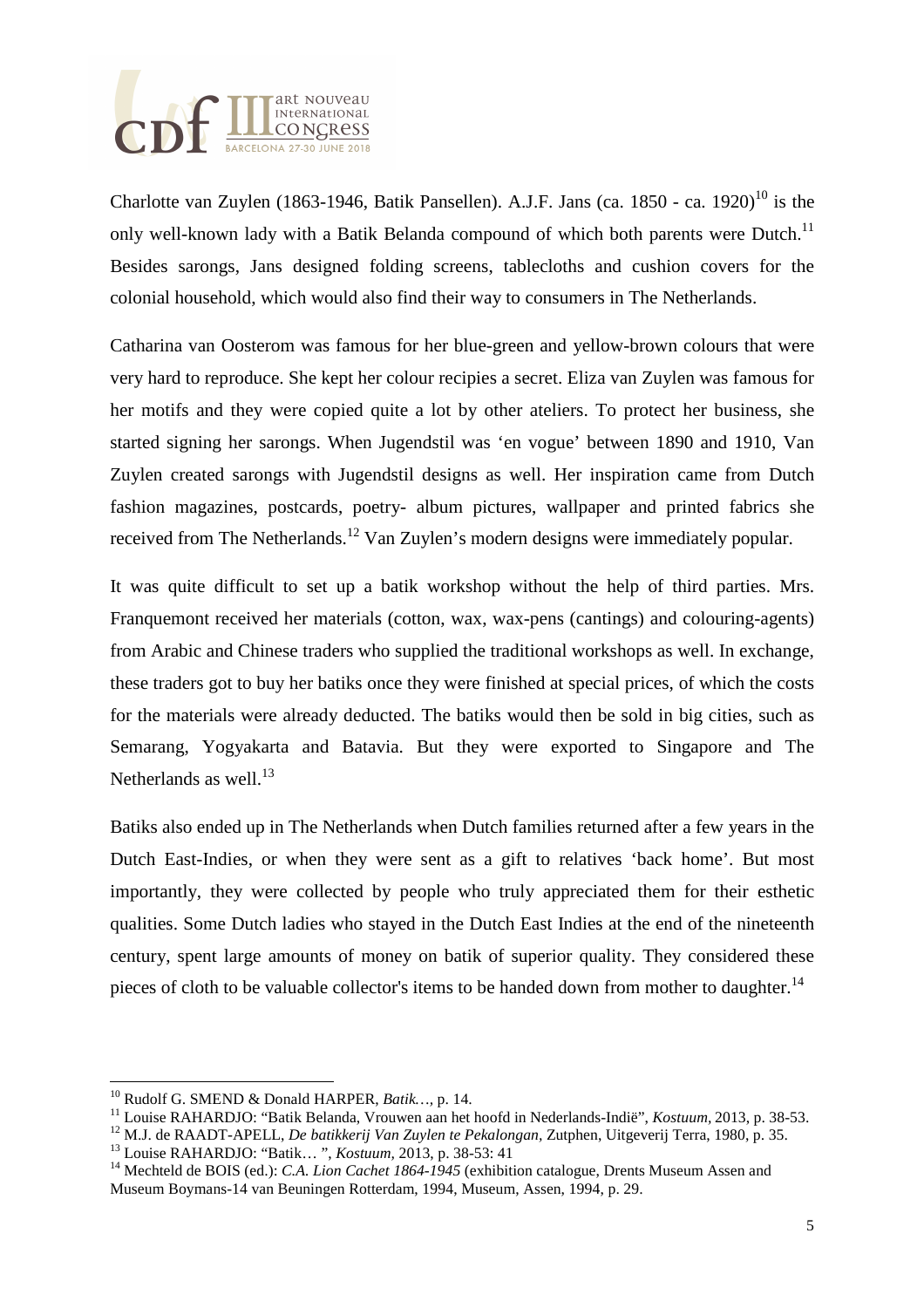

#### Original vs imitation Batiks

In the mean time, the colony had become the most important export market for the Dutch cotton industry. As the cotton industry was one of the pillars of the Kings plans for modernizing Dutch industry and trade, this sector was industrialized with priority. Printing techniques developed steadily with the increasing knowledge of chemistry, which was extremely important to cotton printers. Besides dyed and printed fabrics, the Dutch also exported excellent quality white cotton to the Dutch East Indies.

During the brief period that Java was in British hands (between 1811 and 1816), it was the Englishman Thomas Stamford Raffles who had come up with the idea of printing 'native' batik patterns on machine-woven cloth to be exported and sold in Java. Even when shipping was figured into the cost, the efficiency of modern printing techniques made it economical to produce and export these fabrics.<sup>15</sup> The English also exported a high-quality, tightly woven white cloth. This soon replaced Javanese handwoven textiles. The smoother, mill-made textiles from Europe made drawing more detailed designs in wax possible, and the motifs began to change accordingly.

After the Dutch had reclaimed power over Java, they followed the English example and continued the exporting of printed imitation batik to Java. At first, they used cotton from the United States. But as the American Civil War prohibited this in the 1860s, the modernization of cotton production in the Netherlands was forced to accelerate. Halfway through the century, a large part of the imitation batiks destined for the Indies, as well as 'common' fabrics for domestic use, could be produced entirely by steam-powered printing machines. The main textile printers in the Netherlands making imitation batiks for export to Java were: Prévinaire and Thomas Wilson (bought by Prévinaire in 1870, and after 1875 called Haarlemse Katoen Maatschappij) in Haarlem, De Heijder in Leiden, Kralingsche Katoenmaatschappij near Rotterdam and Van Vlissingen & Co (later called Vlisco) in Helmond.

<sup>15</sup> Mienke Simon THOMAS: "Modern Industry, Modern Ornament", in *Modern Dutch Design,* The Wolfsonian

<sup>–</sup> Florida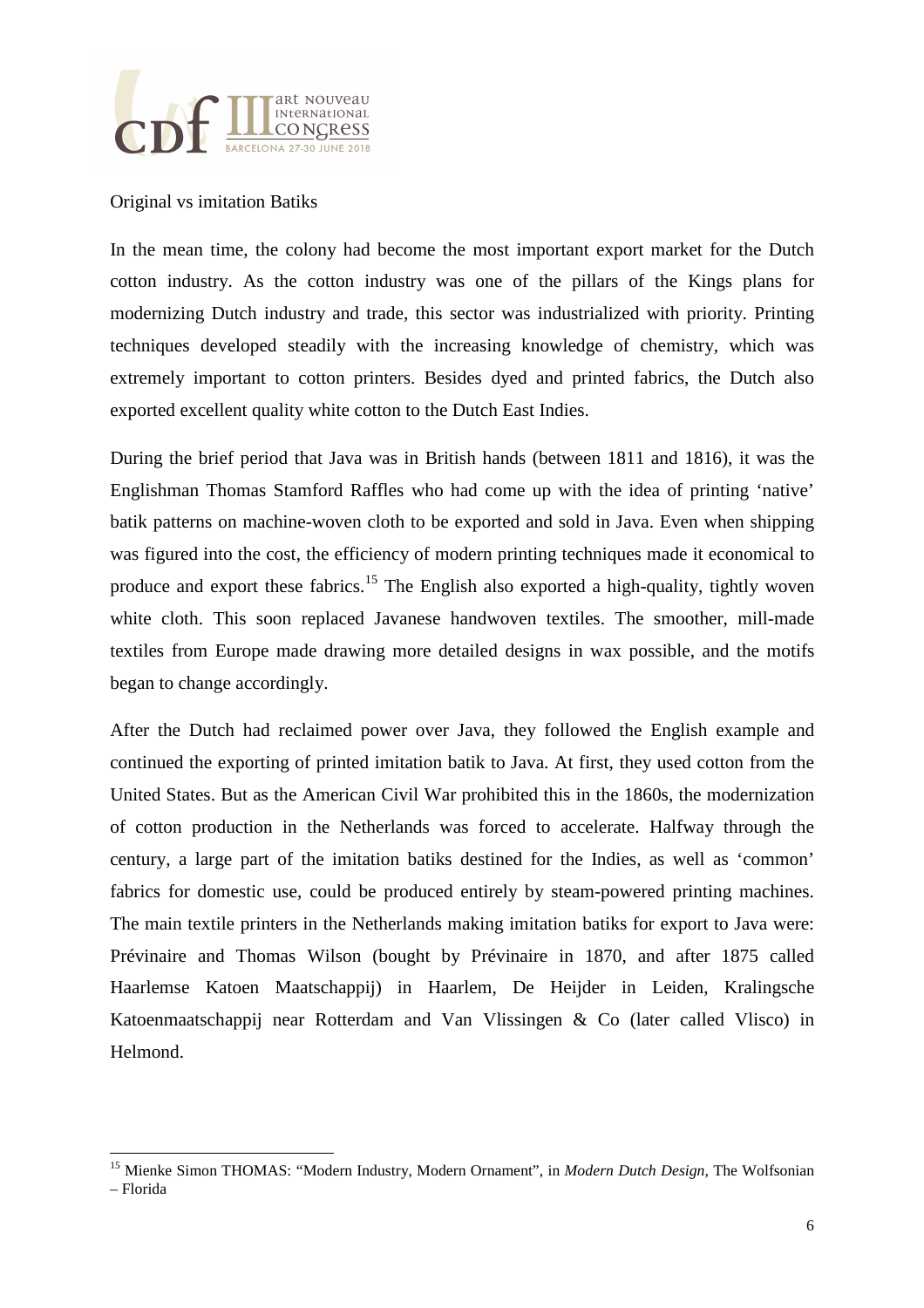

Exporting printed fabric to the Indies was a complicated matter though, as the market was not driven by changing fashions, but rather by all sorts of different regional, social and ethical traditions. With this in mind, the first scientific study of batiks was executed by S.C.I.W. van Musschenbroek (1827- 1883), a civil servant in the Dutch East-Indies. In his book 'Iets over de Inlandsche wijze van katoen- verven (roodverven, bruinverven, blauwverven enz.) op Midden-Java, en over de daarbij gebruikte grondstoffen' he described the technique extensively, stressing the quality of the native colouring agents.<sup>16</sup> Van Musschenbroek donated a large number of samples from his study to the Colonial Museum in Haarlem which had opened to the public in  $1871$ .<sup>17</sup> Interesting to note is, that these 86 patterns form the oldest methodical collection in The Netherlands, and were most likely collected for Van Musschenbroek between 1864 and 1866 by the Eurasian lady Mrs. van Vuurden-Winter.<sup>18</sup>

#### Collectors, Museums and Exhibitions

Another early and important collector was Elie van Rijckvorsel (1845-1928) from Rotterdam, who made a voyage to the Dutch East Indies for study purposes between 1873 and 1878. When Van Rijckevorsel came home with a large collection of weapons, clothing and valuable textiles and batiks, he exhibited everything on the upperfloor of the Yachtclub building at Willemskade (where the Ethnographic Museum of Rotterdam would be founded in 1883). From this first exhibited collection, around 1880, a 'Memorandum of Dutch East Indian weapons, clothes, etc.' was published, most likely compiled by Van Rijckevorsel himself, although the name of the author is not mentioned in the publication.<sup>19</sup> In 1883, his collection of batiks, brought together purely out of interest and admiration, formed the core of the East Indies Textiles Collection that was presented at the International Colonial and Export Exhibition in Amsterdam. Subsequently, his collection was donated to the Ethnographic

<sup>16</sup> S.C.I.W. van MUSSCHENBROEK, *Iets over de Inlandsche wijze van katoen-verven (roodverven, bruinverven, blauwverven enz.) op Midden-Java, en over de daarbij gebruikte grondstoffen,* Leiden, E.J. Brill 1877.

<sup>&</sup>lt;sup>17</sup> Mienke Simon THOMAS: "Modern ...", 60.

<sup>18</sup> Gerret P. ROUFFAER: "Over Indische Batik-kunst, vooral die op Java", *Bulletin van het Koloniaal Museum te Haarlem*, 23, 1900, p. 1-51: 26.

<sup>&</sup>lt;sup>19</sup> < https://maken.wikiwijs.nl/46710#!page-679271 > Consulted 11/05/2018.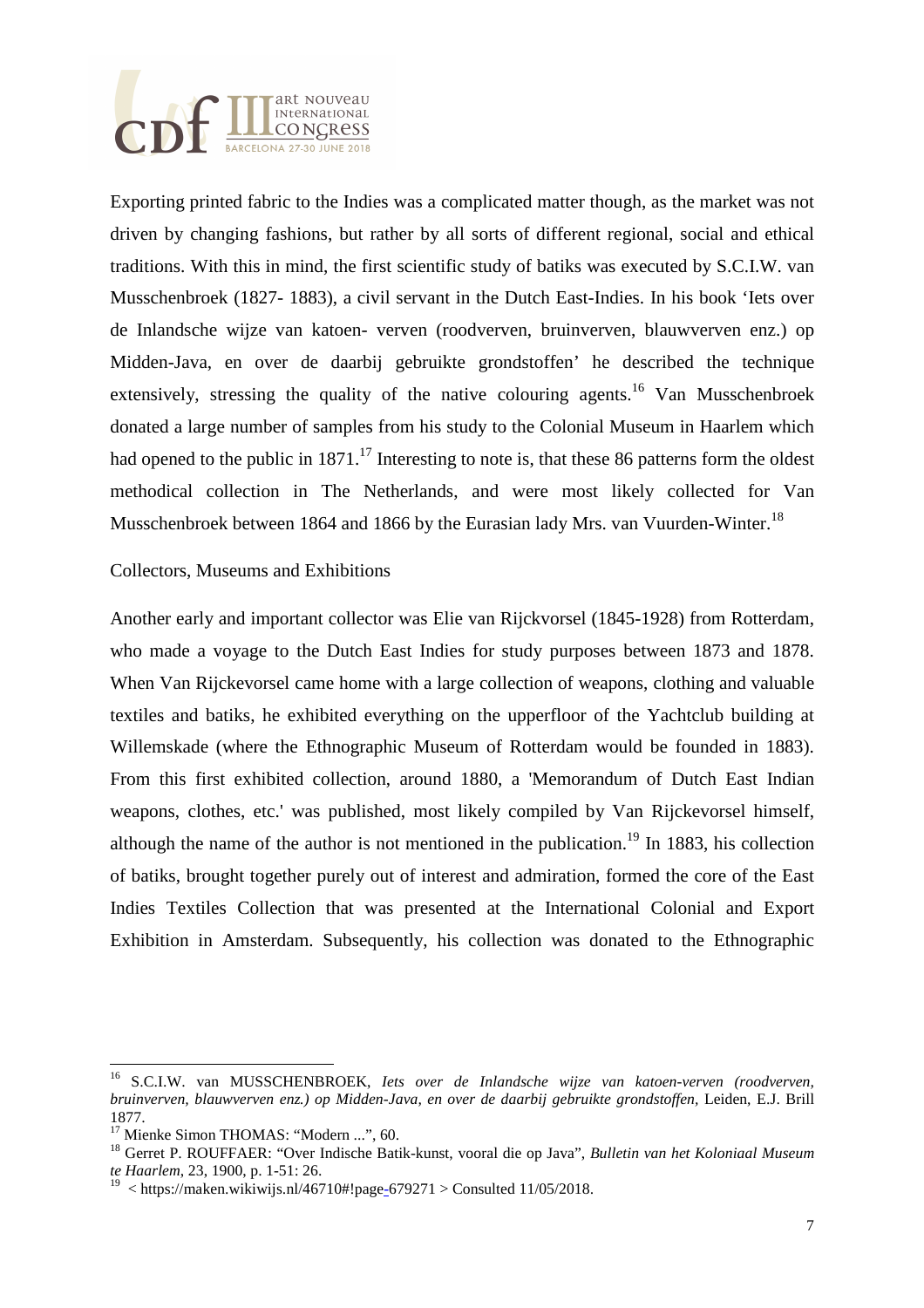

Museum in Rotterdam<sup>20</sup> where in 1902 a special exhibition was organized for which Gerret Pieter Rouffaer (1860-1928) made the catalog.<sup>21</sup>

The third important collector was Daniël David Veth (1850-1885). Veth gathered a large number of objects in the Dutch East Indies (between 1877 and 1879) for the 1883 International Colonial and Export Exhibition in Amsterdam. He was responsible for arranging and cataloguing the Dutch colonial pavilion. On one wall he draped Batik sarongs and slings for visitors to admire.<sup>22</sup> The exhibition was a great success and served as a model for colonial sections of the international exhibitions that would follow in Brussels and Paris. After the exhibition closed, the batik fabrics were divided among the ethnographic museums in the Netherlands.<sup>23</sup> 23

The oldest Ethnographic museum in the Netherlands was founded in Leiden in 1837. After the museum received a large donation of batik samples from Dr. Groneman in 1907, G.P. Rouffaer & H.H. Juynboll (director of the museum) published the standard work 'De Batikkunst in Nederlandsch-Indië en haar Geschiedenis' (Batik-Art in the Dutch East-Indies and its History) in 1914.

In 1838, the Amsterdam Zoo and Ethnographic Museum were founded by the Royal Zoological Society 'Natura Artis Magistra' (NAM). The Society focused on science in general and on a presentation of the Dutch colonial territories in particular. Therefore, not only live exotic animals were collected, but also many other zoological materials (skeletons and preparations), minerals and ethnographic objects. Its collection was gathered by individuals, including government officials from the Dutch colonies, missionaries, agents and travelers, but also by companies and scientific societies. There were artifacts made by indigenous populations as well as models of Dutch factories at Java.<sup>24</sup>

And in 1864, a Colonial Museum was founded by Frederik Willem van Eeden (1829-1901), secretary of the Dutch Society for the Promotion of Industry (Nederlandsche Maatschappij ter

<sup>20</sup> Mienke Simon THOMAS: "Modern…", 62.

<sup>21</sup> L.J. PIETERS: "Dr Elie van Rijckevorsel, 1845-1928, patriciër en meteoroloog", *Rotterdams Jaarboekje*, 9de reeks, 2de jaargang, 1984, p. 287-309: 296.

<sup>22</sup> P.C. MOLHUYSEN, P.J. BLOK, L. KNAPPERT (red.): *Nieuwe Nederlandsch Biografisch Woordenboek vijfde deel,* Leiden, Sijthoff, 1921, p. 1016.

Frans LEIDELMEIJER: "Crossing..." 43-44.

 $^{24}$  < https://en.wikipedia.org/wiki/Ethnographic\_Museum\_Artis> Consulted 11/05/2018.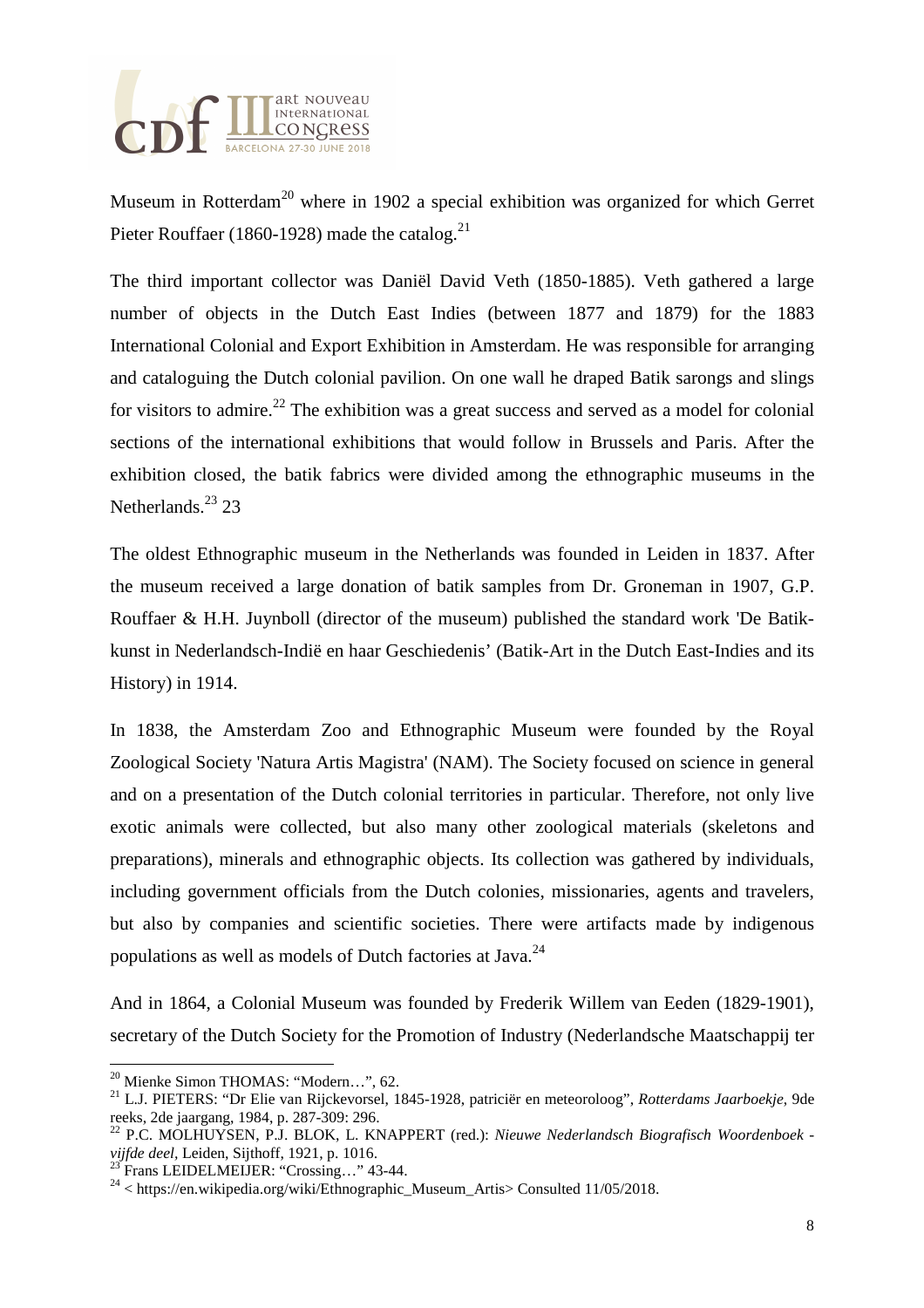

bevordering van Nijverheid). The Society had decided that a collection should be started for a museum about the Dutch overseas territories and Van Eeden was asked to do so. A collection, part of which is still in the museum's stockrooms, was started in the attic of his home in Haarlem. When Van Eeden spread the news of his search, many Dutch families donated their collections of objects from the Dutch East Indies to Van Eeden. And it was not long before a building was required to house all those objects.

The ground floor of 'Paviljoen Welgelegen' in Haarlem was used for this purpose. Here, in 1871, the world's first Colonial Museum opened its doors.<sup>25</sup>

All these nineteenth-century ethnographic museums set out to give an impression of the socio- cultural situation of traditional societies in the Dutch East Indies, of the economic possibilities and administrative problems there, or (as in Haarlem) of the possibilities for exploitation of the products and natural resources. Within this a 'canon' developed in relation to the Indonesian arts and crafts, focusing on wickerwork, batik, copper work, wood carving and goldsmith's work. In line with the Arts and Crafts Movement, this applied artistry was increasingly placed in an artistic-aesthetic framework.

In addition to the museums, the colonial and trade exhibitions that were organized turned out to be important centers of artistic interaction. At these exhibitions Dutch and East-Indian products would be displayed next to each other and examined for usage as well as aesthetic value. Batik was first introduced in Arnhem, in 1879, at the National and Colonial Industrial Exhibition. The next major exhibit, the International Colonial and Export Exhibition, took place in Amsterdam, in 1883. But maybe most important in regards to batik was the 1898 National Exhibition of Womens Labor in The Hague. During this exhibition a lot of batik was sold and that success led to the founding of the East and West Society and its boutique 'Boeatan'. Batik was explicitly presented as a product by and for women: catalogues argued that authentic batik (made with a canting) in Java was exclusively practiced by women and Dutch women in particular were addressed as critical consumers. On the other hand, East and West warned against bad taste and imitation. Batik Belanda was labeled 'corrupted' batik. Driven by commercial motives, these entrepreneurs would produce anything consumers

 $25$  < https://www.tropenmuseum.nl/en/themes/history-tropenmuseum > Consulted 11/05/2018.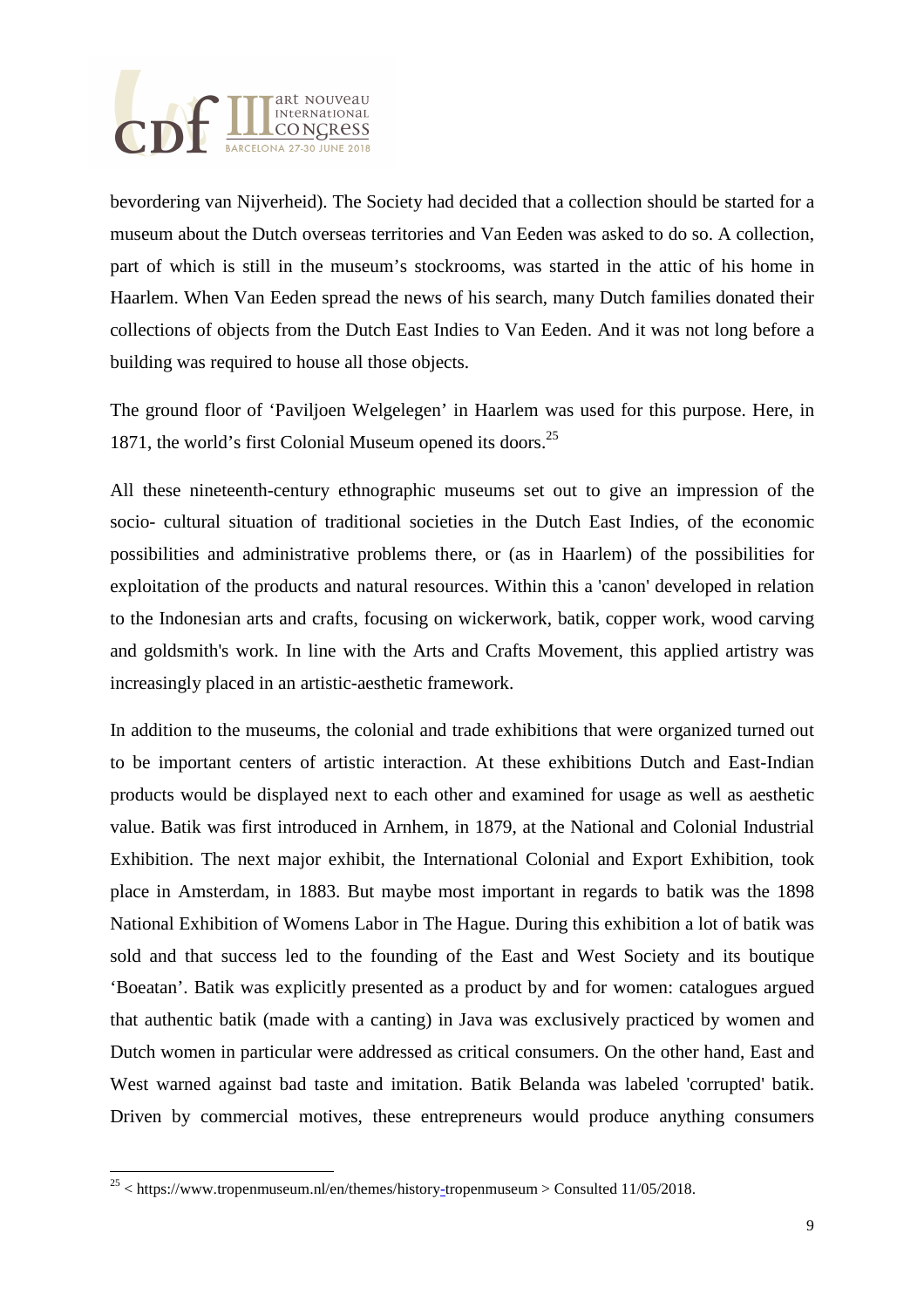

wanted. Criticism of the Eurasian producers of Batik Belanda sometimes had a racist undertone.<sup>26</sup>

Batik was also presented at colonial pavilions at the world exhibitions in Paris (1889), Chicago (1893), Paris (1900) and Brussels (1910). The Dutch display at the world exhibition in Paris (1900) showed the results of the Dutch New Art in which the influence of art from the colony was omnipresent.

Fig. 2

 $\overline{a}$ 

Appreciation for the achievements of the Industrial Revolution turned to aversion In 1851, the Great Exhibition of the Works of Industry of All Nations at London's Crystal Palace was initiated by Prince Albert as a celebration of modern industrial technology and design. Goal of the exhibition was, to show advancement and modernity. But in reality, the Royal Commission of the Great Exhibition and Prince Albert strongly condemned the fact that all exhibiting countries still historicized. Prince Albert called for measures to get education in design and (educational) collections for museums off the ground.

And where those measures were implemented in the UK immediately, it took until 1877 before something changed in The Netherlands. The International Exhibition of Applied Art took place at the Palace of Folk Industry. The exhibited 'new style' however, could still not stand the test of criticism and was described as 'sad' in the jury reports. A turning point in terms of quality and the growth of a National identity was still not visible. But a positive result of the jury's conclusions was that the government finally understood the need for setting up drawing and arts schools.<sup>27</sup>

In 1896, Jan Hessels de Groot and his sister Jacoba published a manual 'Driehoeken bij ontwerpen van ornament voor zelfstudie en voor scholen' (Triangles in Ornamental Design for Self-Study and for Schools) that became very influential. The manual was inspired by the theosophical conviction that the cosmos is founded on geometric principles. Schools for

<sup>&</sup>lt;sup>26</sup> Berteke WAALDIJK & Susan LEGÊNE: "Vernieuwing van de beeldende kunsten in een koloniale context", in Rosemarie BUIKEMA, Maaike MEIJER: *Cultuur en migratie in Nederland. Kunsten in beweging 1900-1980*, Den Haag, Sdu Uitgevers, 2003, p. 19-37: 19.

C. PEETERS: "bookreview of T.M. Eliëns: Kunst, nijverheid, kunstnijverheid. De nationale nijverheidstentoon-stellingen als spiegel van de Nederlandse kunstnijverheid in de negentiende eeuw. " *BMGN - Low Countries Historical Review*, 110 (4), 1995, p. 599–601.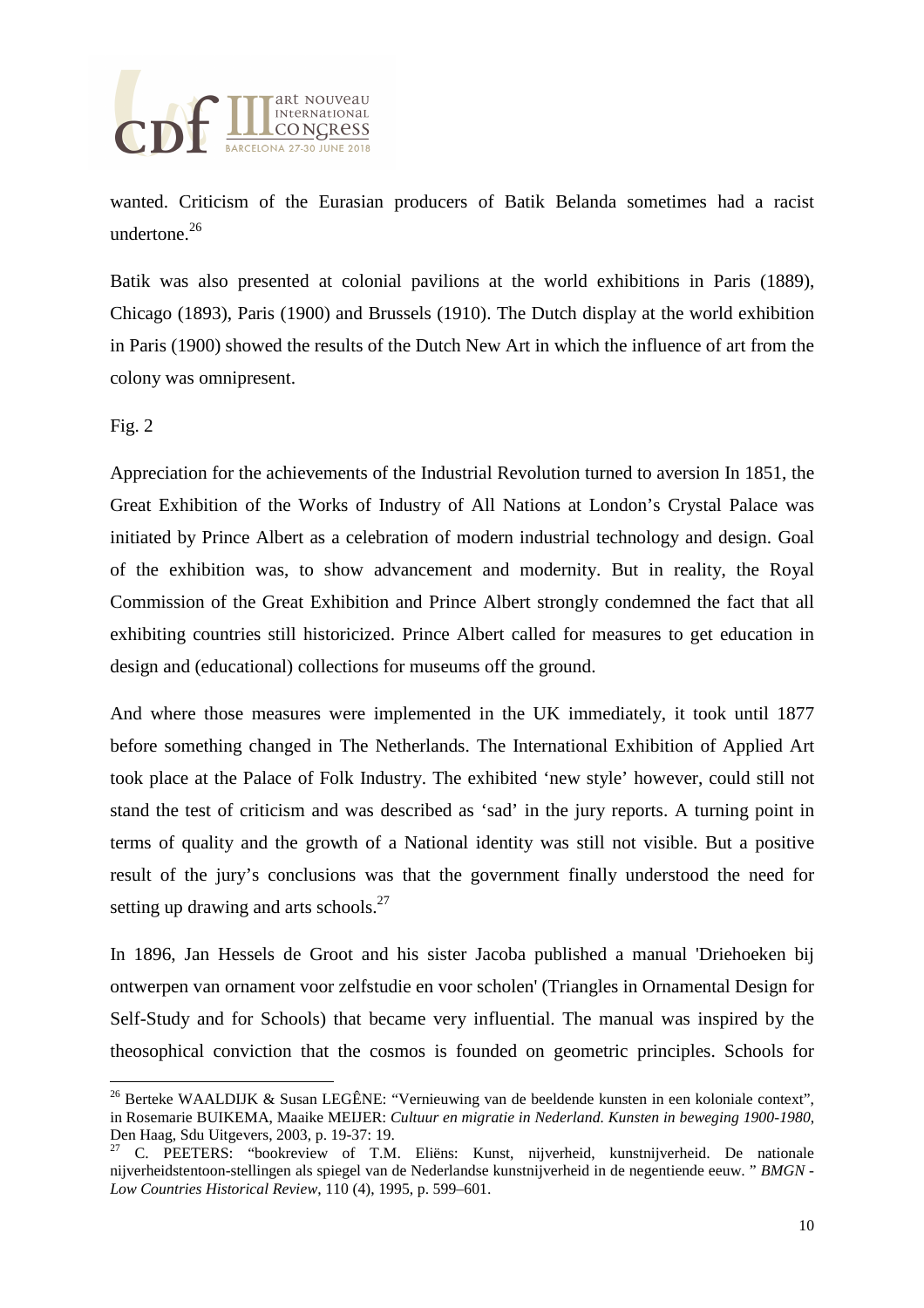

applied arts would provide a basic training in the analysis of nature, stylized and symmetrically reduced to basic 2D forms.<sup>28</sup>

During that same period, more interesting developments took place that would eventually lead to the New Art of 1900. In England, the Arts and Crafts movement of William Morris (1834- 1896) and Walter Crane (1845–1915) arose as a rebellion against cheap and ugly massproduced items that were a result of the industrial revolution. The movement developed first and most fully in the British Isles, as the industrial revolution started there, but it later also spread to the rest of Europe and North America. According to William Morris, the world of simplicity, beauty and craftsmanship was destroyed by industrialization and mechanization. In 1892, Walter Crane published 'The Claim of Decorative Art' in which he argued that "we must turn our artists into craftsmen, and our craftsmen into artists."<sup>29</sup> When Crane's book was translated in Dutch by Jan Veth in 1894, Dutch artists and craftsmen also began to oppose the outcome of the industrial revolution; the initial excitement about machine-made products was waning. This trend resulted in the appreciation and revival of handmade objects. Some artist even interpreted the ideal of the Arts and Crafts movement, that every national culture should develop its own national style, saying the crafts from the Dutch East-Indies should form one of the constituent elements of what would become the Dutch national style.<sup>30</sup>

As a consequence, the admiration modern (textile) factories had enjoyed for decades, turned into aversion. One of the critics of machine-printed imitation batiks was F.W. van Eeden, the founder of the Colonial Museum. In 1879 he also became the director of the very first Museum of Industrial Arts in The Netherlands. Van Eeden had followed the art industries in England for twenty years and most of its important critics as well. He was the first to introduce Javanese Batik as a full-fledged art product, worthy of being collected. He was also the one who asked the rhetorical question "who should be called the barbarians?" referring to original artistic batik vs our machine printed imitations.

<sup>28</sup> Silvia BARISIONE: "Modern Dutch Design: Currents and Tensions", in *Modern Dutch Design,* The Wolfsonian – Florida International University (Miami Beach), 2016, p. 7-23: 9.

<sup>29</sup> Walter CRANE, *The Claims of Decorative Art,* London, Lawrence & Bullen, 1892, p. 187.

<sup>30</sup> Berteke WAALDIJK & Susan LEGÊNE: "Vernieuwing…", 21.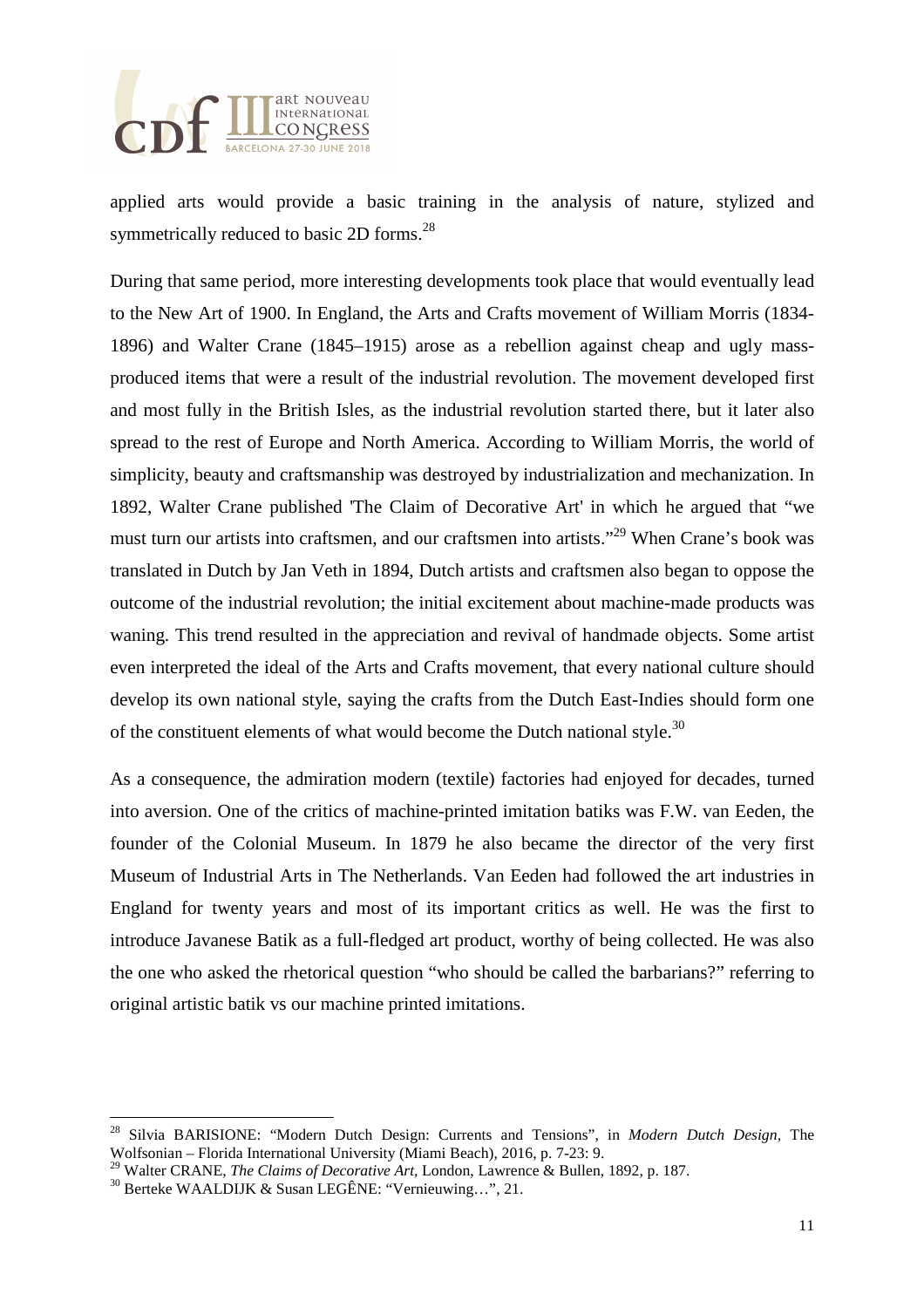

Hoping that Dutch crafts could learn from the Javanese batik industry, Van Eeden made the laboratory of his museum available for wax and color experiments. $31$ 

The Javanese people also began to turn away from the Dutch imitation batik, as they had developed a process to work much faster, with so-called 'tjaps' (block printing the wax on the fabric). Their preference for Dutch white cotton as a basis remained, so in the end the Dutch still made a lot of money of the local East Indies production of batik.<sup>32</sup>

In 1899, the liberal Dutch lawyer Van Deventer published an essay which claimed that the Colonial Government had a moral responsibility to return the wealth that the Dutch had received from the East-Indies to the indigenous population. The Netherlands owed the people of the East-Indies a 'debt of honour'. In 1901, the Queen formally declared a benevolent 'Ethical Policy' which was aimed at bringing progress and prosperity to the peoples of the Dutch East-Indies. The Ethical Policy promoted efforts to improve the fate of ordinary people through irrigation programs, the introduction of banking services for the native population, and subsidies for native industries and handicrafts. And thus, the appreciation of Javanese batiks became part of the Ethical Policy.

Art Nouveau Batiks in The Netherlands and beyond

It is a well-known story that in 1891, teacher Bernard Willem (Ben) Wierink (1856-1939) went to the Amsterdam Zoo with a group of students, to draw animals. Because Wierink greatly admired non- western art, the class visited the ethnographic museum at the zoo as well. And this is where one of his students, Carel Adolph Lion Cachet (1864-1945) was captured by the art of batik. Wierink explained to his students how batik was produced and even told them how the wax would have to be prepared. At home, Lion Cachet immediately started experimenting on his bed sheets. He was the first Dutch artist to adopt the batik technique, though he applied the technique to create Art

Nouveau designs rather than Javanese designs. After 1906, Lion Cachet's focus moved to designing interiors for Dutch passenger ships in Art Nouveau style.<sup>33</sup>

 $\overline{a}$ 

<sup>31</sup> Berteke WAALDIJK & Susan LEGÊNE: "Vernieuwing...", 19.

<sup>32</sup> Mechteld de BOIS (ed.): *C.A. Lion Cachet…*, p. 29.

 $33$  < http://www.kunstbus.nl/design/carel+lion-cachet.html > Consulted on 27/05/2018.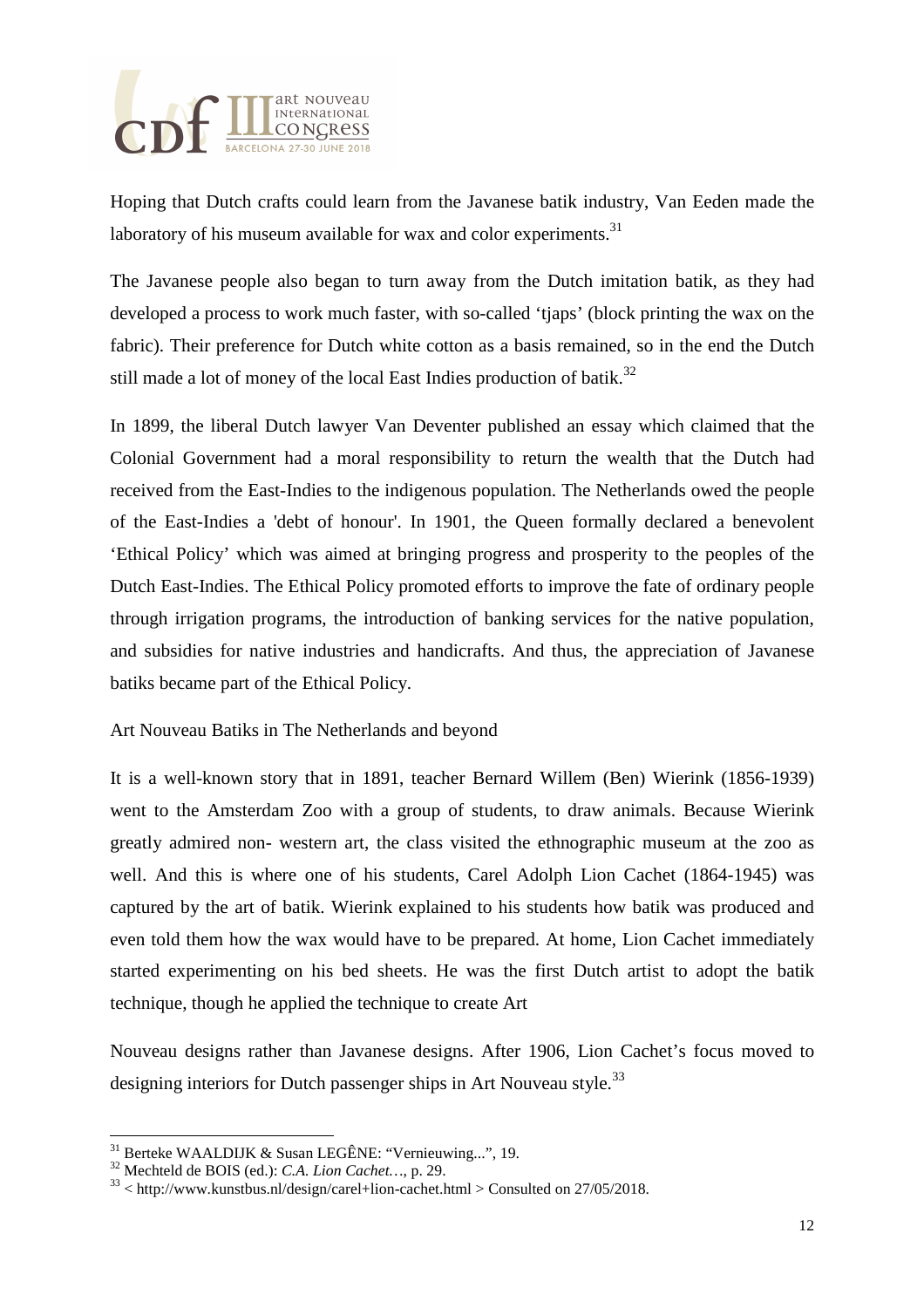

The batik experiments of Dutch artists like Lion Cachet would have been far more difficult to persue without the help of the previously mentioned textile printing factories, which offered active support.

This support ranged from large indigo dying containers s of the Haarlem printer that Lion Cachet and Dijsselhof were allowed to use for their wall coverings, to making the hard-toobtain raw material sulfolene available for producing Turkish red dye, to providing access - at the Colonial Museum – to test results the factories themselves had collected. From 1895, Lion Cachet started to experiment with batik on parchment, as this was something he could do at his own atelier.

Artists were not very familiar with problems of chemistry, and the lack of proper dyes was at first a great obstacle to the spreading of batik in The Netherlands. Help came from the manager of the Division of Chemistry of the Colonial Museum in Haarlem, who was in the position to solve the problem of developing non-fading dyes.<sup>34</sup>

As a supporter of the ideas of William Morris and Walter Crane, Gerrit Willem Dijsselhof (1866-1924) dedicated himself to honest craftsmanship. He followed his friend Lion Cachet, and started to batik large pieces of linen in 1892 that would serve as wall coverings. A fine example is the so-called Dijsselhof Room which was originally designed for the home of Dr. Willem van Hoorn. Dijsselhof worked on this project for several years together with needle artist Maria Wilhelmina Verena (Willy) Keuchenius (1865-1960), who was born in Modjokerto. Their collaboration must have felt very rewarding as they got married in 1898. Yet, even though she must have contributed a great deal to the project, she never received much credit for her work.

## *Fig. 3*

l

In 1897 Art Dealer E.J. van Wisselingh & Co. set up atelier workshops in Amsterdam for Lion Cachet, Dijsselhof and Theo Nieuwenhuis (1866-1951), who had picked-up the wax

<sup>34</sup> Theo NEUHUYS: "The Batik", *Keramic Studio,* May 1907, p. 20-24: 21.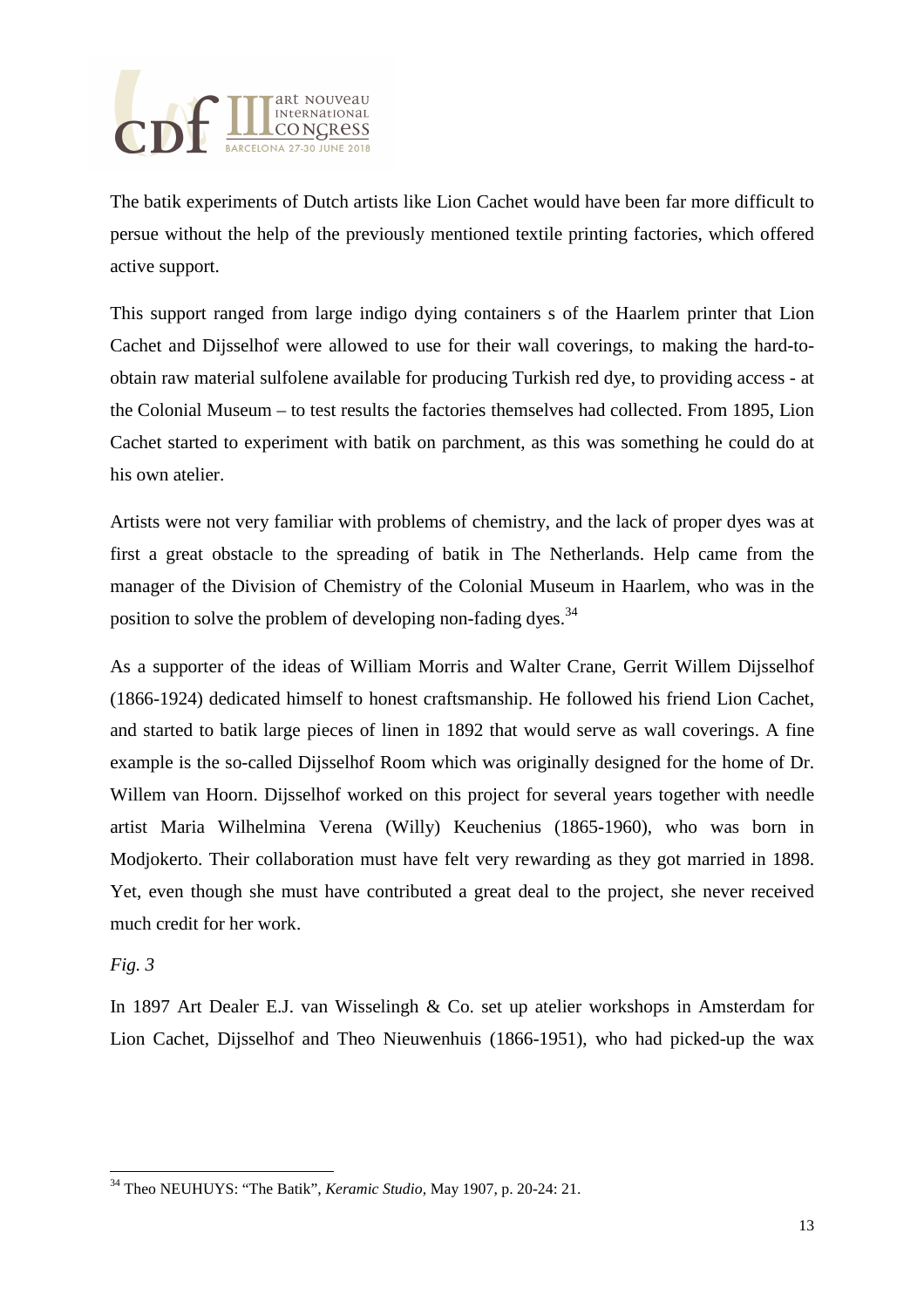

l

resist technique in 1893. Together with bookseller Scheltema & Holkema they produced luxury books, portfolio stands and bookcases for wealthy Dutch clients.<sup>35</sup>

That same year, painter Johan Thorn Prikker (1868-1932) started experimenting with batik as he could not live off his paintings alone. He did not work in the traditional way with a canting, but with a brush, which allowed him to work faster. Prikker sold batik tablecloths, cushions, tea cozies and curtains through the Arts & Crafts Gallery, the first establisment in The Netherlands to sell applied as well as visual arts. His friend Jan Toorop (1858-1928) had introduced him to the Belgian art group Les XX back in 1890 and this is where he must have met Henry van de Velde (1863-1957) with whom he has collaborated a great deal.

Van de Velde was keen on batik design and the use of industrial batik was wide-spread in his family. His wife and daughters can be seen on numerous photos wearing batik dresses, and also the interiors he designed for Hohenhof and for the Chemnitz Tennis Club, were decorated with Dutch imitation batiks. As he recognized the artistic potential of imitation batik, he was able to introduce Javanese aesthetics into the everyday life of the social elite of Germany. At the same time he taught the traditional batik technique (hand drawn with a canting) at the Weimar Kunstgewerbeschule. According to Van de Velde, his most talented student at Weimar was Erica von Scheel. Following his recommendation, Von Scheel moved to Paris in 1909 to work for famous fashion designer Paul Poiret where she created a series of exclusive batik wear. Batik provided Van de Velde with the opportunity to create 'pure form' based on the strength of an abstract line, in response to the historical styles of the nineteenth century.<sup>36</sup>

Christiaan (Chris) Lebeau (1878-1945) was introduced to batik by Lion Cachet, but only started to batik in the late 1890s. He developed the 'Haarlem Technique' after spending time at the laboratories of the Colonial Museum with H.A.J. Baanders (1876-1953). Baanders had been given the opportunity to spend 6 months doing batik tests, and distributed the results among interested artists via a brochure financed by the Netherlands Company for Promotion

<sup>35</sup> Marian Hester GROOT: "Another Perspective: Women in Dutch Decorative Art and Design", in *Modern Dutch Design,* The Wolfsonian – Florida International University (Miami Beach), 2016, p. 25-37: 30.

<sup>36</sup> Maria WRONSKA-FRIEND: "Oriental Fascination: Henry van de Velde and Javanese Batik", in Thomas FÖHL and Antje NEUMANN (Ed.): *Interior Design and Decorative Arts,* Klassik Stiftung Weimar, 2014, p. 369-395.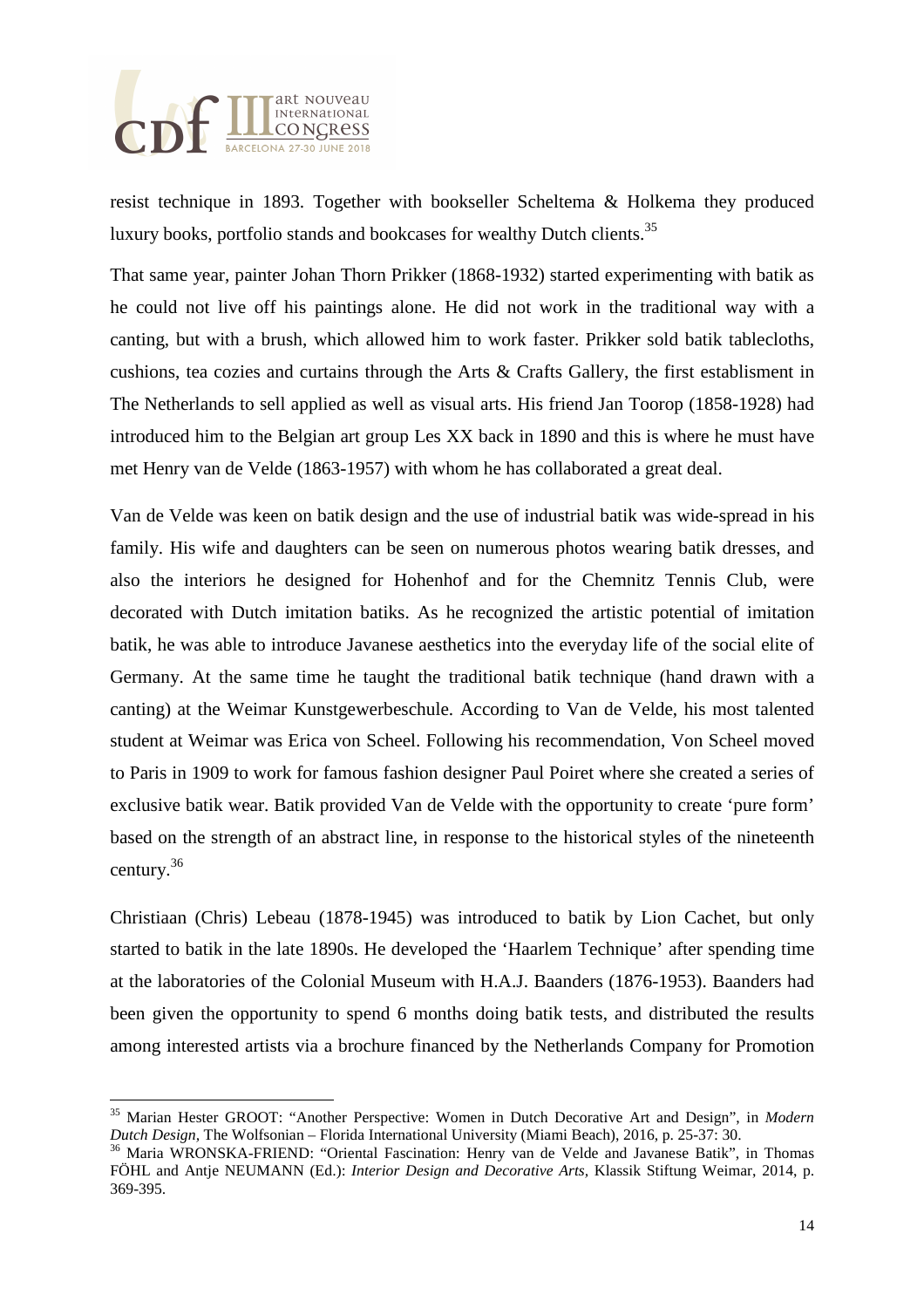

of Industry. The Haarlem technique was similar to the Javanese technique, but developed dye and wax resist formulas based on materials available in the Netherlands.<sup>37</sup> Lebeau was an adept of the theosophical beliefs and his mathematically designs in turn influenced Eliza van Zuylen, who designed her famous Batik Belanda for Dutch, Eurasian and Chinese ladies back in the Dutch East Indies.

In 1898, the earlier mentioned Arts and Crafts Gallery opened in The Hague and quickly became the premiere establishment of Dutch Art Nouveau decorative arts. The same year Agathe Wegerif- Gravestein (1867-1944), wife of the gallery's financial backer, established the Arts and Crafts batik workshop in the town of Apeldoorn. Wegerif often wore batik dresses, which provided her with a reputation for exoticism. Within two years over two dozen Dutch women were employed in her batik workshop and some of their products were exhibited in Paris at the 1900 Universal Exhibition, including textile furnishings for the Dutch pavilion.<sup>38</sup>

### *Fig. 4*

 $\overline{a}$ 

In May 1901, batik was introduced in The International Studio, with an article about the Arts and Crafts Gallery and 'its' batik workshop. In 1902, Wegerifs work was exhibited at the first International Exposition of Modern Decorative Arts in Turin. Though her batik work spread throughout Europe, and was praised by female critics, as one of the few female artists in the Art Nouveau movement her creations were taken less seriously by male critics. They frequently condemned her work as too expressive and lacking a rational, that is, Dutch, approach. In 'Bulletin van het Koloniaal Museum te Haarlem' of May 1900 Baanders actually accused Wegerif of being too commercial, her employees to lack the love for what they make and consequently their products to look cheap.<sup>39</sup>

The last female artist worth mentioning is batik artist Bertha Bake (1880-1957) who took batik lessons with Lebeau in Haarlem from 1906. Her batik work is very close to the original Javanese method, in which the designs were applied to a loose fabric (not stretched on a

<sup>&</sup>lt;sup>37</sup> Abby LILLETHUN: "Javanesque Effects: Appropriation of Batik and Its Transformations in Modern Textiles", *Textile Society of America Symposium Proceedings,* 2004, p. 34-43.

<sup>38</sup> < http://www.kunstbus.nl/design/carel+lion-cachet.html> Consulted on 27/05/2018.

<sup>39</sup> Herman A.J. BAANDERS: "Over de Toepassing de Batik-kunst in Nederland", *Bulletin van het Koloniaal Museum te Haarlem*, 23, 1900, p. 52-62: 61.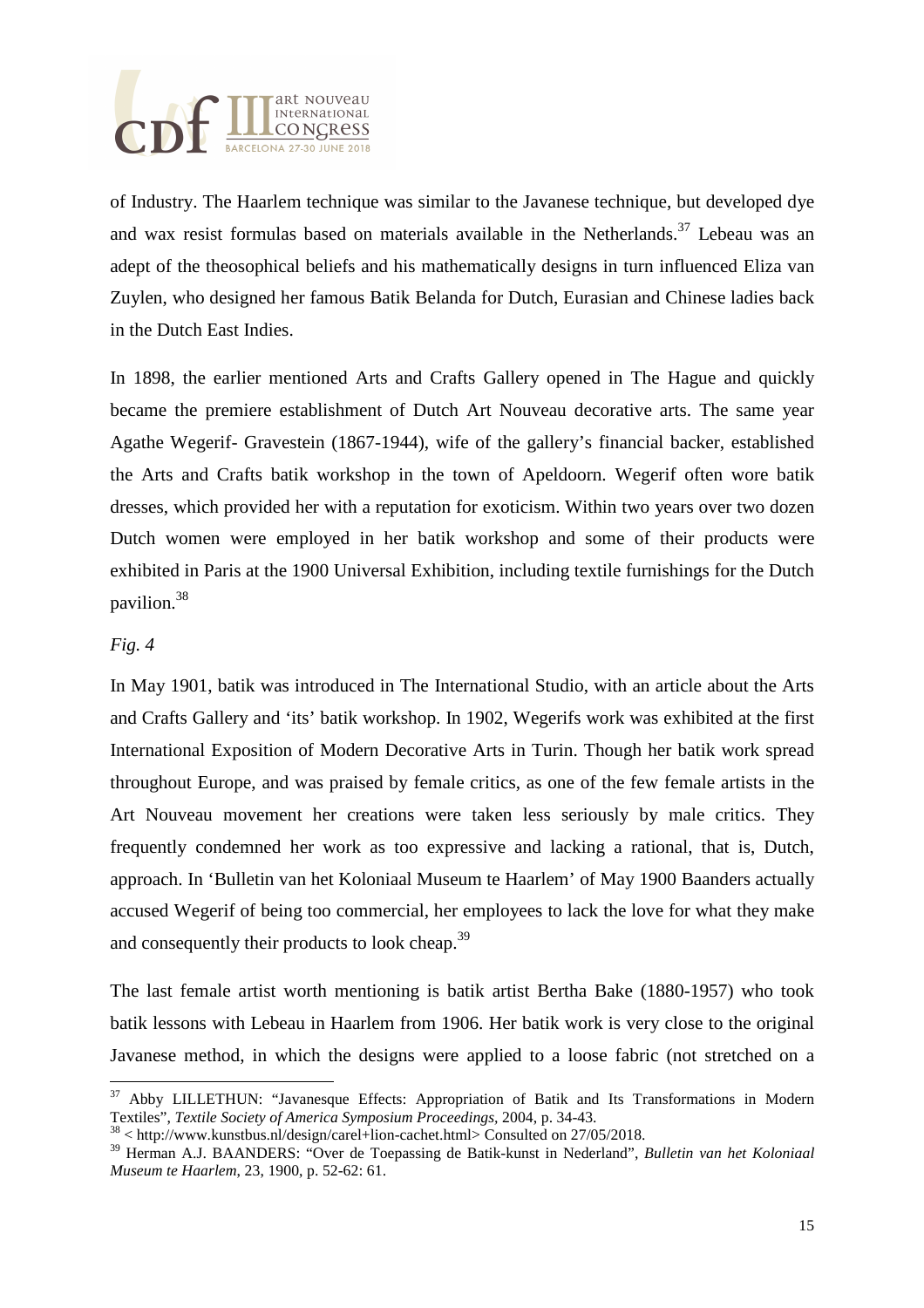

frame) with a free hand. Bake reached a high degree of perfection because she concentrated exclusively on batik. Even though she designed, among other things, lampshades, bookbindings, room and fire screens, wall and chimney rugs, scarves, tea cosies and table runners, she was not a full-time artist. Bake was also a batik teacher.

One of the earliest opportunities for Americans to observe batik was in 1893, at the Chicago World's Fair. Yet the presence of Javanese batik artisans did not initiate the spread of batik practice in America. Instead, the first directions for batik that were picked up arrived in America in 1907, through Dutch batik artist Theo Neuhuys (1878-1921). Neuhuys, who began to batik under Lion Cachet and then worked with Chris Lebeau (1878-1945), authored a two-part article in Keramic Studio, a magazine edited and co-founded by Adelaide Alsop Robineau that served Arts and Crafts artisans and art educators. Neuhuys introduced the Haarlem Technique.

Two years after Neuhuys' articles, Charles E. Pellew's batik directions appeared in The Craftsman, published by Gustave Stickley, the acknowledged leader of the American Arts and Crafts movement. Pellew, an English-American chemist knowledgeable about dyes, taught dyeing and fabric decorating techniques including batik, at Teachers College, Columbia University, in Manhattan. He also exhibited his works with the National Association of Craftsmen. After completing their education at Teachers College, many women who studied textile design with Pellew then passed on their batik skills in teaching jobs across the nation.

Pieter Mijer immigrated from The Netherlands to America 1909. Exposure to batik in Java, the traditional center of batik art, and in Holland, the hub of Western batik interpretations, provided Mijer with a perfect mix of exotic authenticity and modern authority. Mijer advertised his batik skills in Arts and Crafts publications and participated in exhibitions. In 1919, Mijer published 'Batiks and How to Make Them', the most popular batik manual of the era. The foundation of popular batik practice established by Neuhuys, Pellew, and Priestman based in the Arts and Crafts infrastructure across the nation, served as a springboard for Mijer's role as the leading batik authority in America, which was critical in batik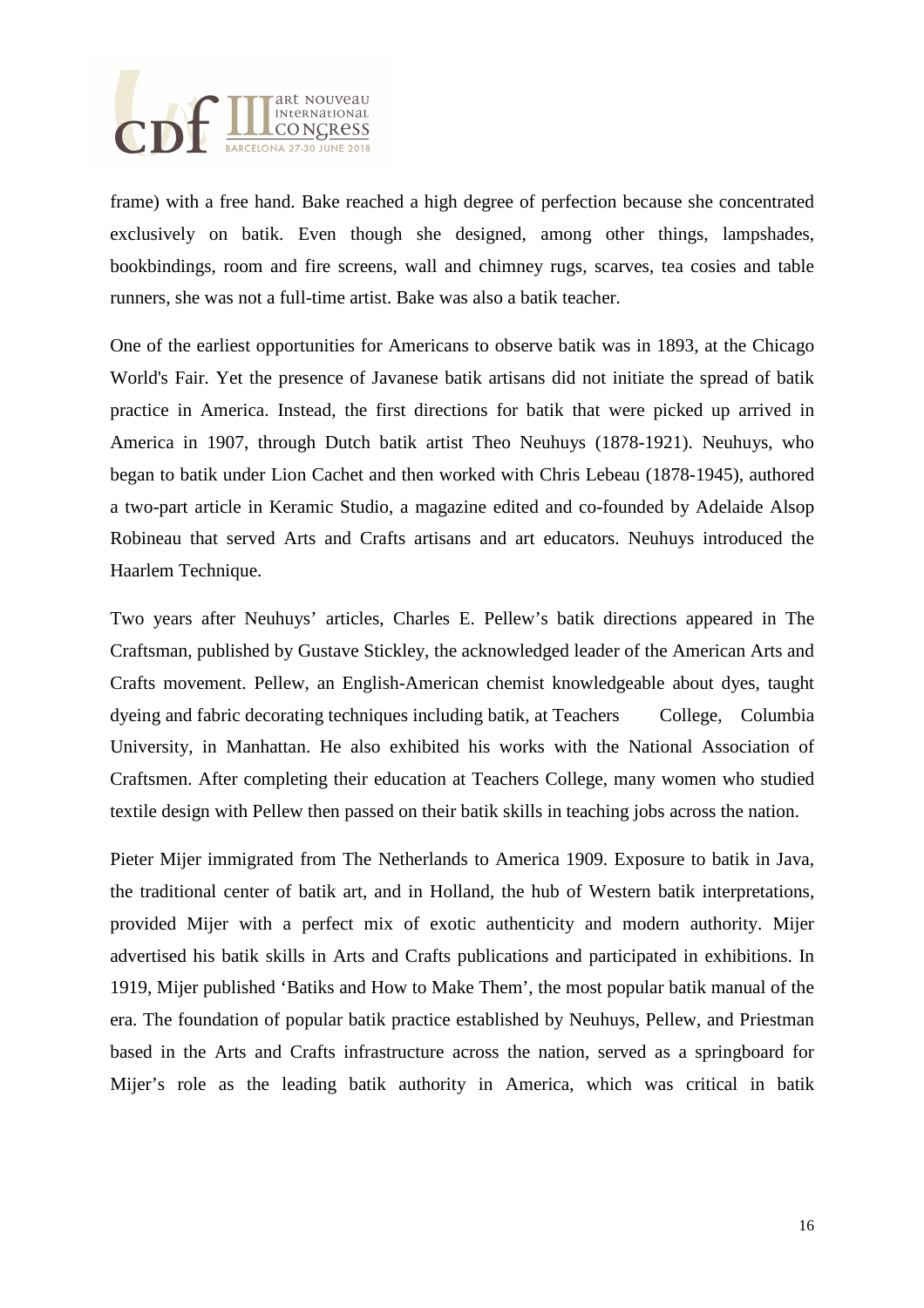

developments in Greenwich Village and in the continued spread of batik in America after 1919.<sup>40</sup>

### Conclusion

In the Dutch East-Indies, women played a key-roll in spreading the love for batik art; both as makers and as collectors. And even though the first few artists experimenting with batik in The Netherlands were men, again women were responsible for propagating batik on a larger scale. Often, male critics maligned their work, or didn't even recognize it at all. But women were actually the ones setting-up workshops, organizing exhibitions, opening galleries and educating the next generation. Due to the mediating role of women both in the East-Indies as well as in Europe, batik eminently contributed to the Art Nouveau movement.

Another influence in the spreading of batik practice in America was the publication of a manual devoted entirely to batik by Dutch immigrant Mabel Tuke Priestman. Priestman wrote for Artistic Homes (1910) and advocated Arts and Crafts ideals for home decorating. In 1907, the same year that Neuhuys' batik instructions appeared, Priestman reviewed the work of Agethe Wegerif-Gravestein and her batik studio in Apeldoorn.

<sup>40</sup> Abby LILLETHUN: "Javanesque …", 34-43.